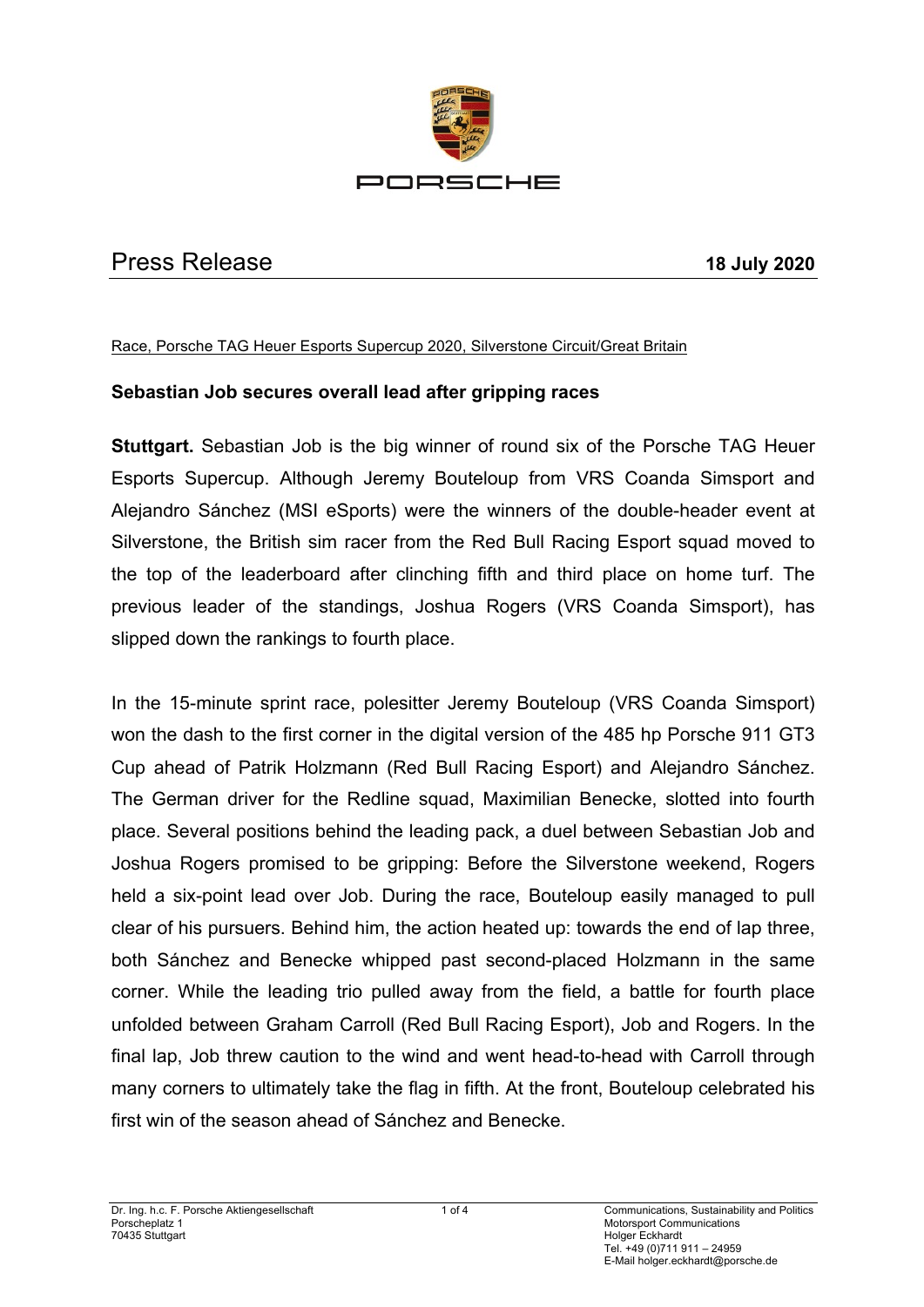The 30-minute main race quickly turned disastrous for the series leader Rogers. Early in the race, the Australian veered from the ideal line in a left-hand curve and lost control of his virtual Porsche 911 GT3 Cup. When he rejoined the race, his car was hit hard, sending him spinning from the racetrack. Carroll also became entangled in the incident and was shunted into a spin. Both were relegated far down the field. Sánchez, in the meantime, had taken the lead from Bouteloup, who dropped from first to fourth place. With Benecke and Job, the Spaniard pulled clear of the field. Shortly before the flag, the leading trio were separated by just 0.2 seconds. Sánchez managed to defend his lead spot and celebrated his first win of the season ahead of Benecke and Job, who now ranks first in the championship.

In addition to second place, Maximilian Benecke celebrated a special record: as the first driver ever to break the 11,000 iRatings barrier. This individual rating is an indication of the overall skill and success of each driver.

After the sixth race weekend of the season, Sebastian Job leads the overall classification with 219 points, followed by Maximilian Benecke (201 points) and Alejandro Sánchez (198 points). On 1 August, the Porsche TAG Heuer Esports Supercup will be contested on the digital version of the American racetrack of Road Atlanta. With its combination of long straights, ultra-fast curves and significant elevation changes, the rollercoaster circuit presents special challenges.

### **Comments on the race**

**Alejandro Sánchez (MSI eSports):** "It feels incredible to finally win in this fiercely contested championship against such strong competition. We found a good setup for our car, it was very competitive. My focus was on conserving the tyres, making zero errors and being fast where it counted. But things got very tight at the end. My goal for this season was to win and stay in the top five of the series."

**Maximilian Benecke (Redline):** "It feels great to be the first iRacing driver to break the 11,000 iRatings mark! The race went well. I fought extremely hard to defend my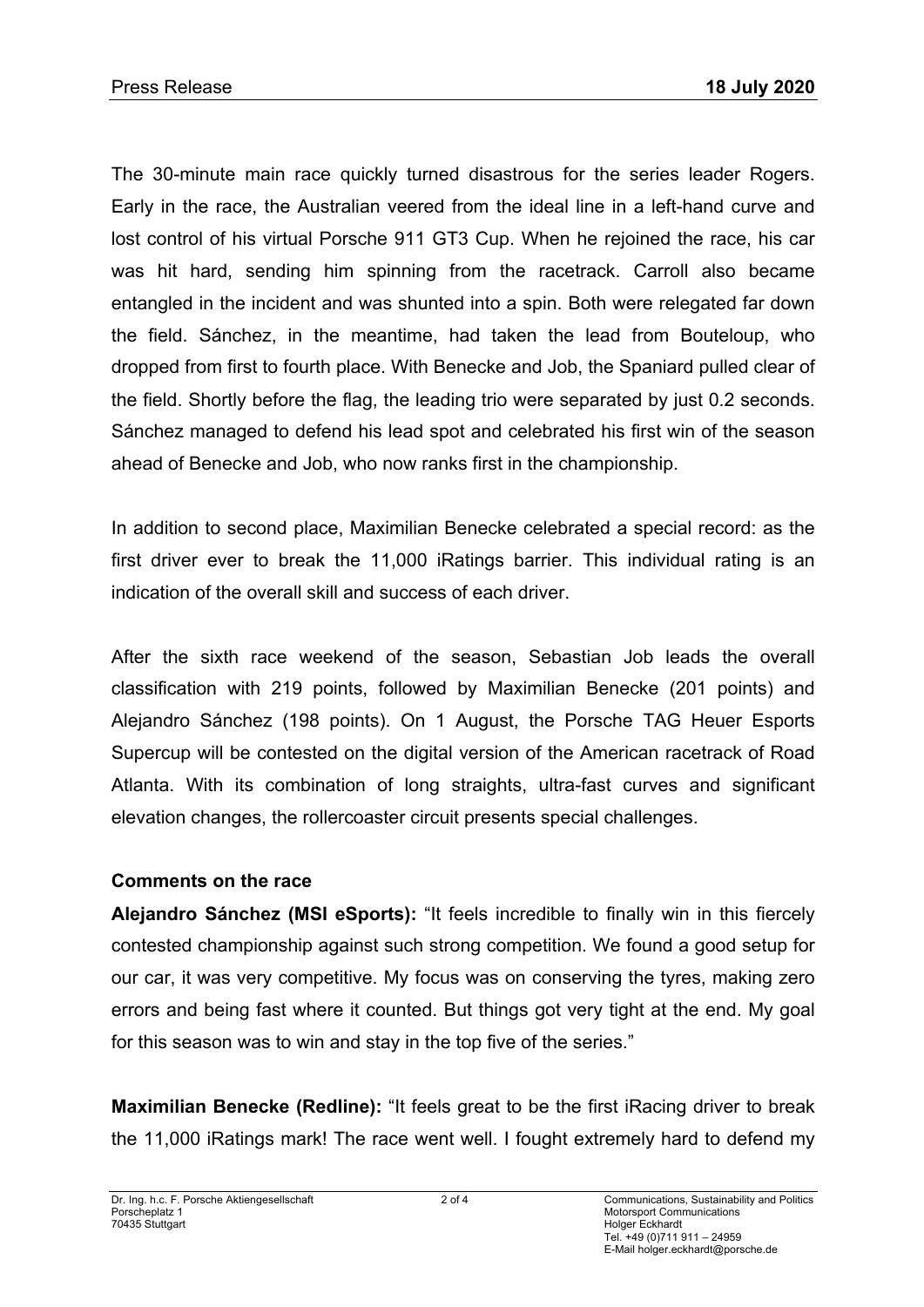second place, so I'm delighted with the result. Silverstone is a tricky circuit. To overtake, you have to wait for the driver in front of you to botch it up. I waited for 25 minutes, but Alejandro didn't make a mistake. That's why he deserves to win. I'm happy with my second overall in the championship."

**Sebastian Job (Red Bull Racing Esports):** "I'm satisfied with third place in the race, which has elevated me to the top of the leaderboard. We tackled this race a little differently because we'd learned a lot about tyre wear at the previous races. I was hoping that the guys in front would make a mistake, but it didn't happen. So I never got into the right position to take on Maximilian. Still, it was great fun."

# **Result (preliminary)**

## **Silverstone, Sprint race**

- 1. Jeremy Bouteloup (VRS Coanda Simsport)
- 2. Alejandro Sánchez (E/MSI eSports)
- 3. Maximilian Benecke (D/Redline)
- 4. Patrik Holzman (D//Red Bull Racing Esport)
- 5. Sebastian Job (GB/Red Bull Racing Esport)

## **Silverstone, main race**

- 1. Alejandro Sánchez (E/MSI eSports)
- 2. Maximilian Benecke (D/Redline)
- 3. Sebastian Job (GB/Red Bull Racing Esport)
- 4. Jeremy Bouteloup (F/DirectForce Pro)
- 5. Patrik Holzman (D//Red Bull Racing Esport)

### **Points standings after 6 of 10 eEvents**

- 1. Sebastian Job (GB/Red Bull Racing Esport), 219 points
- 2. Maximilian Benecke (D/Redline), 201 points
- 3. Alejandro Sánchez (E/MSI eSports), 198 points